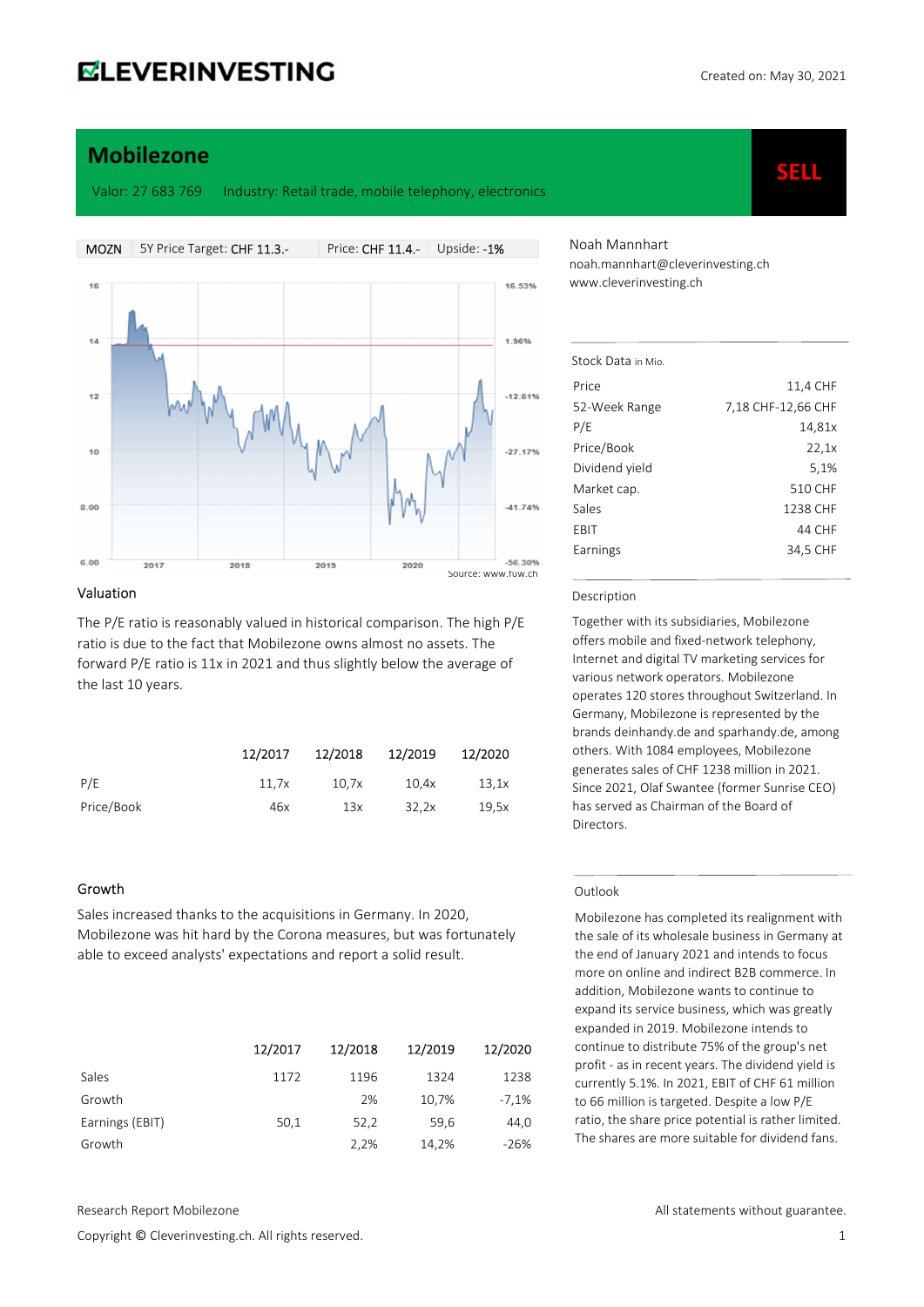# **ELEVERINVESTING**

# Efficiency

At first glance, Mobilezone's return on sales looks disappointing. Such figures are common in the retail trade because, although a lot is sold, the products also cost quite a bit and the margins are correspondingly small.

|                    | 12/2017  | 12/2018  | 12/2019  | 12/2020  |
|--------------------|----------|----------|----------|----------|
| Return on sales    | 3%       | 3.3%     | 3.4%     | 2.8%     |
| Sales per employee | 1.4 Mio. | 1.3 Mio. | 1.1 Mio. | 1.1 Mio. |

# Profitability

The return on equity is very high at 149%. However, the comparison with Swisscom is unfair because Mobilezone has an equity ratio of only 6.6%, whereas Swisscom has one of 39.1%.

|                  | 12/2017 | 12/2018 | 12/2019 | 12/2020 |
|------------------|---------|---------|---------|---------|
| Return on equity | 391%    | 115%    | 294%    | 149%    |
| e.g. Swisscom    | 20,5%   | 18.5%   | 18,8%   | 16,1%   |

### Balance sheet quality

Liquid assets of CHF 63.4 million are abundant at Mobilezone. The high level of debt is due to the fact that Mobilezone owns almost no assets such as machinery. Nevertheless, a higher equity ratio is desirable.

|                   | 12/2017 | 12/2018 | 12/2019   | 12/2020 |
|-------------------|---------|---------|-----------|---------|
| Equity ratio      | 3%      | 9.4%    | 3.9%      | 6,6%    |
| Net. Liquidity    | 87.9    | 92.2    | 65        | 63.4    |
| Debt-equity ratio | >1000%  | >1000%  | $>1000\%$ | >1000%  |

# SWOT-Analysis

| <b>Strengths</b><br>■ Strong dividend yield of 5.1%.<br>Solid result despite Corona.                                    | Weaknesses<br>■ Very low equity ratio (high debt).<br>Almost no growth prospects (weak growth in recent<br>years).              |
|-------------------------------------------------------------------------------------------------------------------------|---------------------------------------------------------------------------------------------------------------------------------|
| <b>Opportunities</b><br>• Online growth leads to higher margins.<br>Expansion of the service business increases profit. | <b>Threats</b><br>• Growing competition in online retailing.<br>• Declining stationary trade.<br>Limited share price potential. |

# Copyright © Cleverinvesting.ch. All rights reserved. 2

# Appointments

GA: 06.04.2022, Zürich-Oerlikon Year-end figures: 11.03.2022 Quarterly statement: 20.08.2021

## Website

https://www.mobilezone.ch/

Investor Relations

Markus Bernhard

Tel. 058 400 24 24 E-Mail: investor.relations@mobilezone.ch